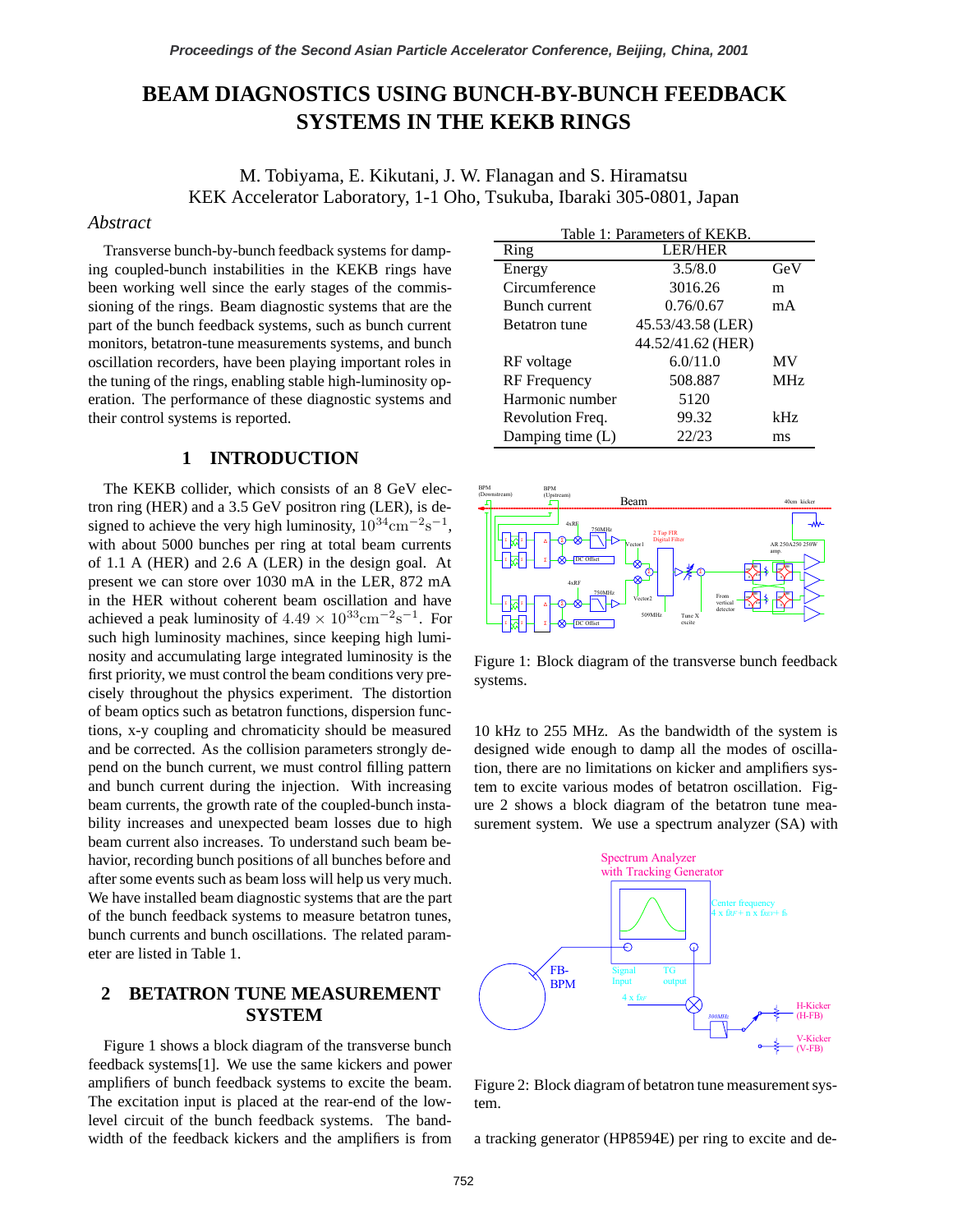tect the betatron oscillation. An output of a button electrode which is placed 45◦ tilted from the horizontal plane is connected to the input of the SA. The center frequency of the SA is set at the betatron frequency sideband around 2 GHz (=  $4 \times f_{rf} + n \times f_{rev} + f_{\beta}$ ), where  $f_{rf}$  is the RF frequency,  $f_{rev}$  is the revolution frequency,  $f_\beta$  is the betatron frequency. We can select the harmonics  $n$  from 0 (base band) up to 5119. In normal operation, we use 4th harmonic  $(n = 4)$ , the span of the SA is set 5 kHz, resolution bandwidth (RBW) and the video bandwidth (VBW) is set 100 Hz and the sweep time is set 3 s. The output of the tracking generator (TG) of SA, which is the same frequency as the detection frequency, is down-converted to the base-band-like frequency with a special VME module which contains a DBM, a signal switch and programable attenuators. The output of the TG is down-converted to base-band-like frequency (= $n \times f_{rev} + f_{\beta}$ ) by multiplying the  $4 \times f_{rf}$  signal with the DBM. We switch the output in two ways, horizontal and vertical. Each of them are connected to the feedback excitation inputs through program attenuators.

We control the SA and the signal-converter module under the EPICS environment. Most of the measurements are performed automatically by clicking measure button with the sequencer program on the VME cpu (IOC). As we use the SA not on the base-band frequency, we must track the RF acceleration frequency when it has been changed. The sequencer program always monitors the RF frequency and if the change is larger than some threshold value, it require the SA to measure  $4 \times f_{rf}$  frequency using the beam signal to calibrate the SA. For fine measurement of the betatron tune for the optics correction or chromaticity measurements, we transfer the measured beam response data from the SA to the host workstation to fit the data to the function.

We have also installed remote-controlled RF-switches around the SA to switch the input and excitation signals. For CW excitation of beam, we connect output of a signal generator to the excitation input. We can measure the phase advance between the tip of the final super-quadrupoles by using the turn-by-turn monitor[2]. During the physics running at high beam current, the tune-spread due to the bunch feedback and the beam-beam interaction is huge. Then it is fairly difficult to measure the betatron tune with this system. We have added a gated-bunch tune measurement system to measure a pilot-bunch's betatron tune which has no colliding partner bunch. We switch the excitation input to the gated-tune measurement system during collision[3].

## **3 BUNCH CURRENT MONITOR SYSTEM**

In KEKB, the equalization of the bunch current is very important not only to suppress the instabilities, but also to maintain high effective luminosity with long beam lifetimes. Here, the effective luminosity means the integrated luminosity per total running time including idle time such as the injection time. To control the bunch current during the injection process, it is necessary to measure the bunch currents of all 5120 buckets and decide which bucket should be filled by the next injector-pulse within the injection interval, which is 20 ms at the maximum injection rate of 50 Hz. Figure 3 shows a block diagram of the bunch current monitor system. The bunch current monitor box in the



Figure 3: Block diagram of bunch current monitor system.

figure means a digital memory complex which is a special application of the digital filter board[4] used in the bunch feedback systems. Though it has 20 Mb of memory, the address space is limited to 1 Mb.

During injection, the bunch-current monitor transfers the bunch-current data triggered by the injection-kicker timing-signal. Interrupted by the trigger, the EPICS devicesupport of the board at first transfers the bunch-current data form the memory board to the EPICS database. After the transfer, it writes the bunch-current data on a shared memory board with the information of the current operating ring. This data triggers the bucket selector software on the IOC at the injector control building[5]. Under current environment of KEKB, it takes about 1.4 ms to complete the bunch current measurement procedure stated above. Figure 4 shows an example of HER filling pattern during a physics run measured by the bunch current monitor.

### **4 BUNCH OSCILLATION RECORDER**

The transient behavior of the beam just after closing/opening of the feedback loop reveals many important characteristics of the coupled-bunch motions as well as the performance of the feedback systems. This powerful method of analyzing instabilities is known as the transient